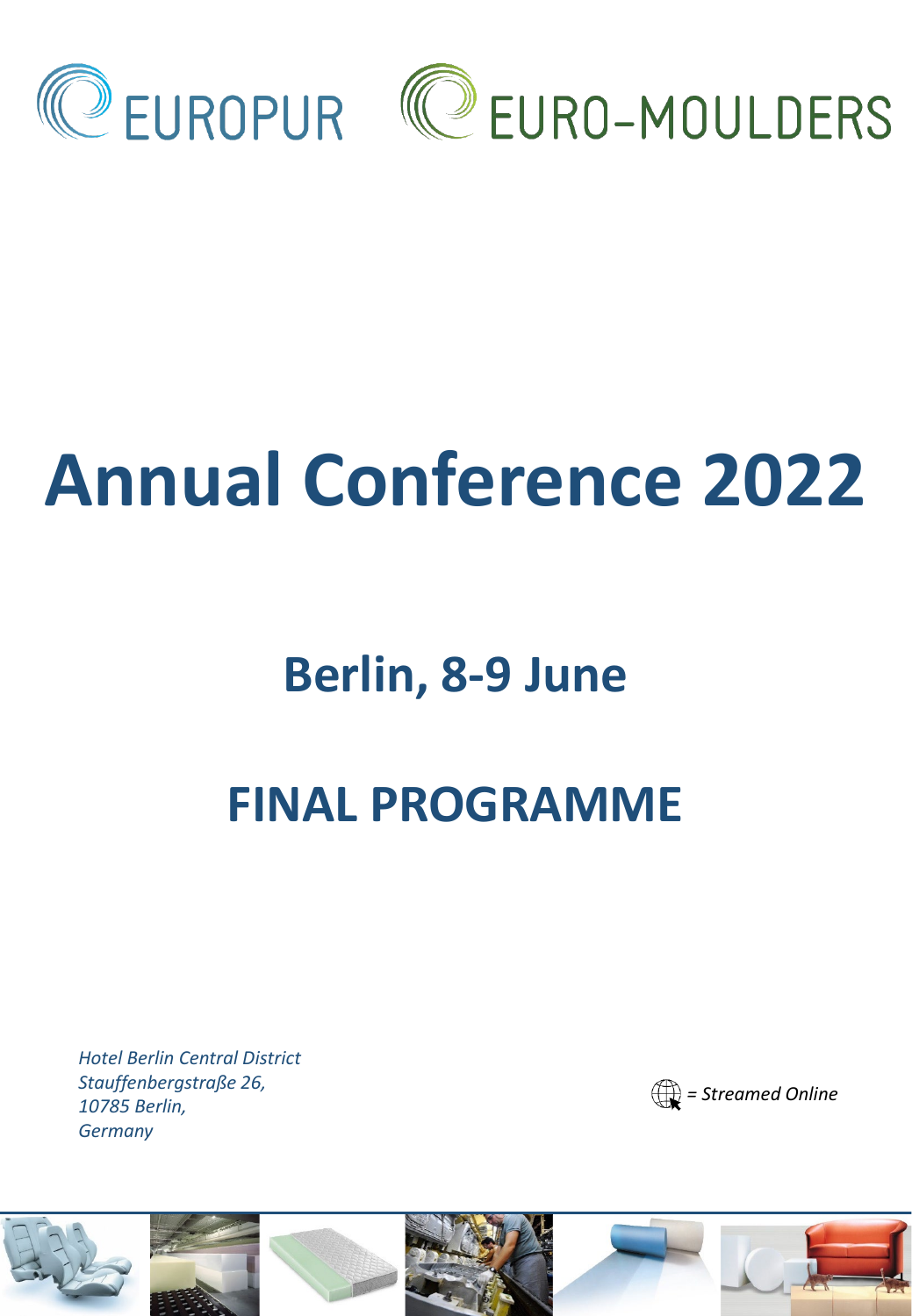#### **PROGRAMME**

| Tuesday, 7 June 2022 |                                                                                                                  |
|----------------------|------------------------------------------------------------------------------------------------------------------|
| 15.00-16.30          | <b>EURO-MOULDERS Board Meeting and General Assembly (EM Members only)</b><br>Room 7 – Vienna (ground floor)      |
| 17.30-19.00          | <b>EUROPUR Board Meeting (EP Board Members only)</b><br>Room 7 - Vienna (ground floor)                           |
| 19.30-22.30          | Joint Board Dinner of EUROPUR & EURO-MOULDERS (Board Members only)<br>Hotel Restaurant Steakhouse (ground floor) |

| Wednesday, 8 June 2022 - Hall Berlin A+D |                                                                                                                                                    |             |
|------------------------------------------|----------------------------------------------------------------------------------------------------------------------------------------------------|-------------|
| 08.30-10.30                              | <b>EUROPUR Formal GA - Elections and Presentations New Members</b>                                                                                 |             |
| 10.30-11.00                              | <b>Coffee Break / Networking</b>                                                                                                                   |             |
| 11.00-11.15                              | Welcome - Bart ten Brink, President, EUROPUR                                                                                                       |             |
| 11.15-11.45                              | The European Flexible Polyurethane Foam Market - Clint Raine, Owner, Belvedere<br>and Partner                                                      |             |
| 11.45-12.15                              | Uncertainty Upstream: a Review of Volatile Energy and Petrochemical Markets -<br>James Elliott, Business Development Manager, Argus Media          | $\bigoplus$ |
| 12.15-12.45                              | The Flexible Foam Industry in India: Challenges and Opportunities - Rahul<br>Gautam, Managing Director, Sheela Foam                                |             |
| 12.45-13.45                              | <b>Networking Lunch</b>                                                                                                                            |             |
| 13.45-14.05                              | The EU's Product Policy for Furniture - What Does it Mean for the Mattress and<br>Furniture Industry? - Frederik Lauwaert, Managing Director, EBIA |             |
| 14.05-14.25                              | PU Foam - Strengths and Weaknesses, from the Perspective of a Furniture<br>Producer - Lorraine Mc Mahon, President, The Home Group                 |             |

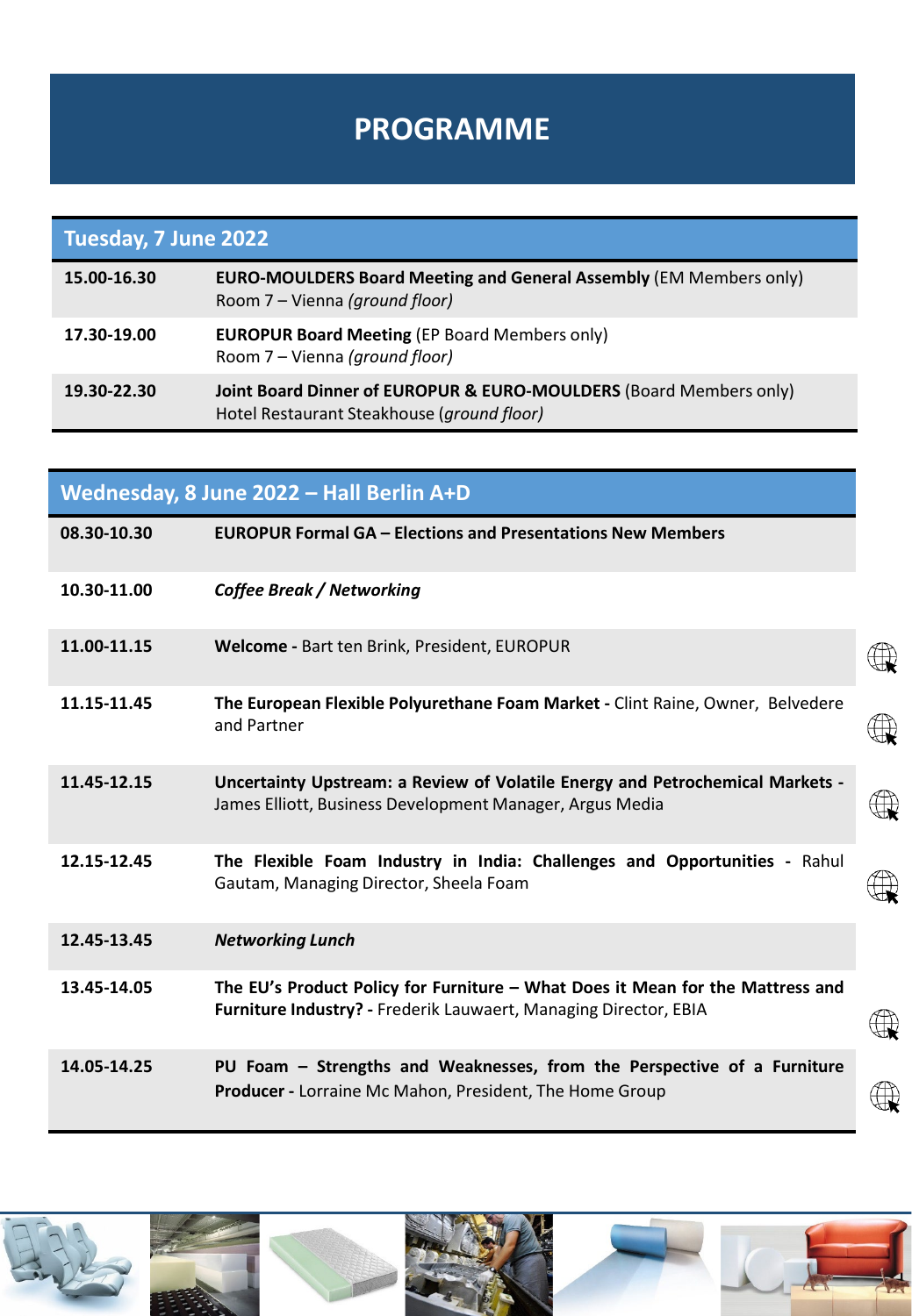| 14.25-14.45 | Changing Vision: Flexible Polyurethane Foam as a Key Factor for Designing and<br>Innovating. The Example Of Poliuretanoè in Italy. - Marco Pelucchi, President,<br>AIPEF (Italian Flexible PU Foam Producers Association) and Architect Riccardo<br>Giovanetti | $\bigoplus$  |
|-------------|----------------------------------------------------------------------------------------------------------------------------------------------------------------------------------------------------------------------------------------------------------------|--------------|
| 14.45-15.15 | <b>Coffee Break - Networking</b>                                                                                                                                                                                                                               |              |
| 15.15-15.45 | The Future of End-of-life Legislation for Vehicles and an Explanation of Legal<br>Definitions for Recycling and Recycled Content - Chaim Waibel, Public Affairs<br>Manager, Plastic Recyclers Europe                                                           | $\bigoplus$  |
| 15.45-16.15 | Novel Materials in Car Interiors - From the Lab to Mass Production - Philippe<br>Aumont, General Editor, DVN-Interior                                                                                                                                          | $\mathbb{R}$ |
| 16.15-16.45 | Car Interiors en Route to Greater Sustainability - Michel Berthelin, Executive VP<br><b>EMEA, Adient</b>                                                                                                                                                       | $\mathbb{R}$ |
| 16.45-17.15 | Supply Chain in the Spotlight: Global Dynamics Challenge Proven Processes - Jan<br>Arnet, CEO, Bertschi Group                                                                                                                                                  | $\mathbb{Q}$ |
| 17.15-17.45 | Sponsor Presentation - Yochai Gafni, Commercial Director - Europe, Dow<br>Polyurethanes                                                                                                                                                                        | $\mathbb{R}$ |
| 18.45       | <b>Bus departure to Fischerhütte</b>                                                                                                                                                                                                                           |              |
| 19.30-23.00 | Dinner at the Fischerhütte am Schlachtensee                                                                                                                                                                                                                    |              |

### We thank the sponsor of our conference dinner:



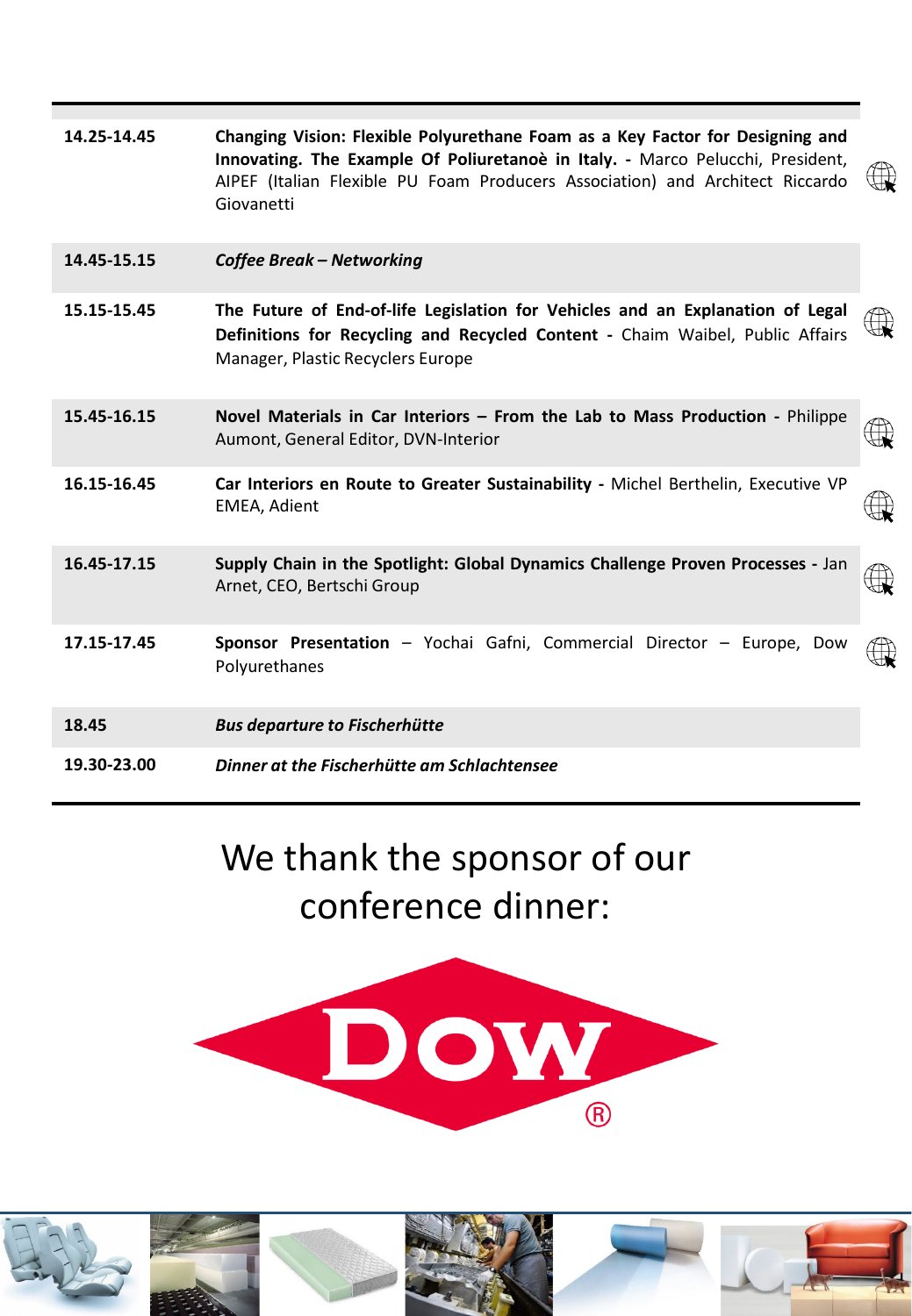#### **Thursday, 9 June 2022**

| 09.00-10.30<br>Hall Berlin A+D<br>(ground floor)    | <b>Breakout Session 1: Sustainability I</b><br>Moderator: Michel Baumgartner, EUROPUR<br>Sustainable Flexible Foam, Key Concepts and Considerations - Shpresa Kotaji,<br>Sustainability Manager, Huntsman                                                                                                                                                                                                                                                                                                                                                                                                                           |
|-----------------------------------------------------|-------------------------------------------------------------------------------------------------------------------------------------------------------------------------------------------------------------------------------------------------------------------------------------------------------------------------------------------------------------------------------------------------------------------------------------------------------------------------------------------------------------------------------------------------------------------------------------------------------------------------------------|
| <b>STREAMED</b><br><b>ONLINE!</b>                   | Post-shredder Automotive Waste - Considerations for Better Recycling -<br>Alejandro Navazas, Scientific Officer, EURIC - European Recycling Industries'<br>Confederation<br>Acting at the Source: How Biopolyols Can Contribute to a More Sustainable PU<br>Industry - Yavuz Selim Sahinturk, Business Development Manager Europe, Cargill<br>The Disruptive Nature of the SPI & the UN Plastics Treaty, Challenges and<br>Solutions for Flexible Foams - Roland Krämer, Chief Technology Officer, NEVEON,<br>Uwe Blumenstein, Industry Affairs, BASF, and Vikas Aggarwal, Circular Economy<br>Projects & Recycling Feedstock, BASF |
| 09.00-10.30<br>Room 7 - Vienna<br>(ground floor)    | <b>Breakout Session 2: Health &amp; Safety I</b><br>Moderator: Patrick de Kort, EUROPUR<br>REACH Restriction and New Occupational Exposure Limits for Diisocyanates -<br>Jörg Palmersheim, Secretary General, ISOPA<br>The Current and Future Regulatory Status of Substances in our Industry - Patrick<br>de Kort, Regulatory Affairs Manager, EUROPUR<br>Complying with the EU's Lowest OEL for TDI to Date - Bartosz Gadera, Foam<br><b>Production Manager, V-Correct</b><br>Enclosing Production Lines for Better Worker Protection: An Example From Italy<br>- Marco Pelucchi, CEO, Pelma                                      |
| 09.00-10.30<br>Room $21 -$<br>Dublin<br>(2nd floor) | <b>Breakout Session 3: Product Group: Adhesives</b><br>Moderator: Stephan Wendel, EURO-MOULDERS<br>E-commerce in the Mattress Industry: The Key Contribution of Adhesives - Chris<br>Belterman, Product Marketing Manager, Saba Adhesives and Sealants<br>Towards a Chlorine-free Future for Adhesives - Recent Advances in Alternative<br>Technologies - Dr. Stefan Glang, Head of R&D Industrial Adhesives and Sealing<br>Compounds, Wakol<br>Sustainable Bonding Technologies to Support the Recycling of PU Foam<br>Mattresses - Julien Heusser, Head of R&D, SIMALFA                                                           |

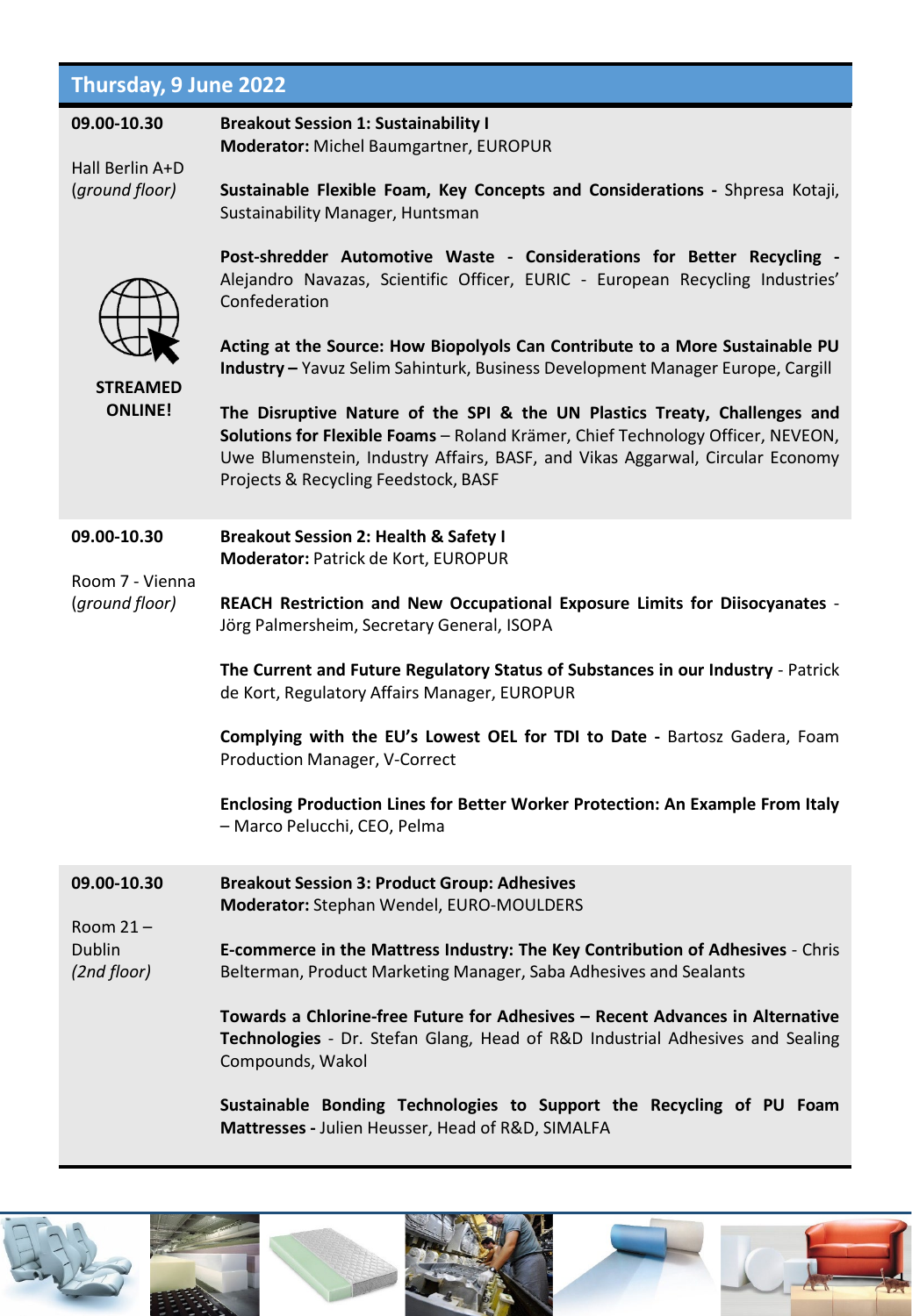| 10.30-11.00 | <b>Coffee Break - Networking</b> |
|-------------|----------------------------------|
|-------------|----------------------------------|

**11.00-13.00 Breakout Session 4: Sustainability II Moderator:** Michel Baumgartner, EUROPUR

Hall Berlin A+D (*ground floor)*

**Circularity Routes to Success for the PU Foam Industry** – Marcel Moeller, Global Sustainability Director, Dow Polyurethanes



**STREAMED**

**How the Flexible PU Foam Industry Can Achieve Net Zero** – Mike Murray, Chief Technology Officer, The Vita Group

**Collection and Dismantling: An Overview of EPR Schemes in Europe** - Bart Haelterman, R&D Director, Recticel

**Mattress Recycling in the United States** - Ryan Trainer, President, International **ONLINE!**

Sleep Products Association

**Sustainable Recycling Solutions for PU Mattresses** - Emily Schweissinger, Technology Manager, Evonik

**Transformation Towards a Circular Economy: Alternative Raw Materials via Mass Balance –** Patrizia Wegner, Head of Marketing & Sustainability Performance Materials EMEA/ LATAM, Covestro

**11.00-13.00** Room 7 - Vienna *(ground floor)* **Breakout Session 5: Health & Safety II Moderator:** Patrick de Kort, EUROPUR **An Air Monitoring Campaign in all 4 Slabstock Foam Plants in The Netherlands - Lessons Learned** - Patrick de Kort, Regulatory Affairs Manager, EUROPUR **Air Sampling Campaigns: Purpose, Design, and Execution** – Erik van Nunen, RPS & Daniel Karlsson, EHS Analytics **Real-time Monitoring of Isocyanates using Bruker´s Ion Mobility Spectrometer**– Thomas Elssner, Director Application, Bruker

> **Guidance on Respiratory Protective Equipment: an Example from the German Berufsgenossenschaften** - Gilbert Lenz, MSA Deutschland GmbH